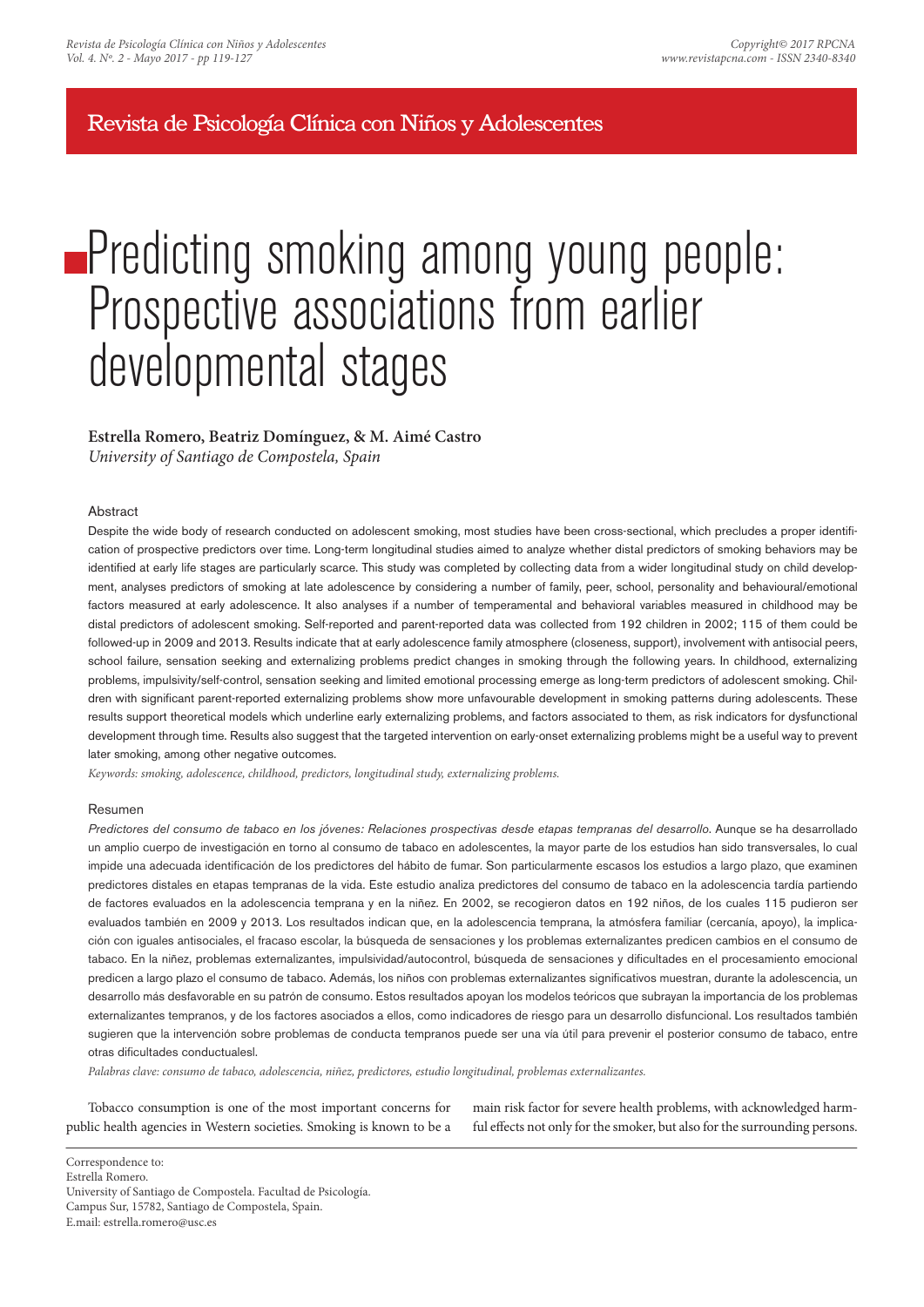It is considered as the leading cause of preventable death in the world, accounting for almost 6 million deaths annually, including more than 600.000 through exposure to second-hand smoke. Despite the decreasing trend in smoking prevalences during the last decade, it is estimated that, in Europe, 16% of all deaths in adults over 30 are due to tobacco, which is supposed to be the highest in the world (WHO, 2016).

Adolescence is known to be a critical stage for understanding the development of tobacco consumption. Most adults smokers had their first cigarette, or were already addicted to nicotine by the age of 18. According to epidemiological studies in Spain (Plan Nacional de Drogas, 2015), among adolescents aged 14-18, 31.4% have smoked sometime in their life, and 25.9% have smoked recently. Apart from the immediate harmful effects of tobacco on young people (higher risk of asthma, impaired lung function and growth, deterioration of physical efforts), exposure to nicotine during adolescence may have long lasting effects on brain development (WHO, 2016), and it is associated to a number of bad outcomes for mental health, like lower life satisfaction, unhealthy eating habits, depression and anxiety (Crone & Reijneveld, 2007; Espada et al., 2011).

Given the relevance of teenage years for the development of tobacco addiction, identification of risk/protection factors for adolescent smoking has been the object of a vast number of studies. Decades of research have delved into the psychosocial variables involved in the onset and maintenance of smoking behaviour among young people (Ogden & Nicoll, 1997). Although most of studies have conducted cross-sectional analyses, the value of follow-up studies, allowing to control for the temporal order of the variables is currently well recognized (Caldeira et al., 2012; Kenford et al., 2005); theoretical models on developmental psychopathology have remarked the plausibility of reciprocal effects between the so-called risk factors and the so-called outcomes (e.g., Dodge et al., 2010), therefore longitudinal studies are a must in order to understand how adolescent smoking emerges and evolves through years.

Developmental models for explanation of adolescent drug use have, in fact, gained popularity in recent years. The so-called "cascading" models (e.g., e.g., Dodge et al., 2010; Haller, Handley, Chasing, & Bountress, 2010) try to step forward in the explanation of adolescent problem behaviours by considering how an interplay of personality, psychosocial and behavioural factors affects child development from early developmental stages. According to these models, early temperamental and family-influenced conduct problems set the starting point for a complex series of processes which lead to an accumulative disadvantage at family and school. At early adolescence, detachment from family, school failure, and association to deviant peers are the consequence of a snowball effect, and act as proximal factors favouring drug involvement. As stated above, reciprocal ("transactional") effects are a hallmark of developmental models. Thus, behavioural problems and drug use exert effects on psychosocial factors too; this adds complexity to the disentanglement of "determinants" and "consequences", and contributes to the escalation on behavioural difficulties.

In empirical terms, and in line with the popularity of developmental perspectives within the scientific community, the interest in conducting longitudinal studies has considerably increased through the last years. Among the variables which have been examined from a longitudinal perspective, family factors have been a main focus of interest. Apart from family smoking, which is considered as a good predictor of adolescent smoking, studies have also paid attention to family atmosphere, in terms of conflict, cohesion, closeness, parenting practices and styles, monitoring, support and communication (Gutman, Eccles, Peck, & Malanchuk, 2011). The power of such family factors as longitudinal predictors of smoking through adolescence has been corroborated by a number of previous studies (e.g., Simons-Morton, 2002).

Peer processes have also been a major centre of research for the prospective studies on adolescent smoking. Developmental, social and clinical psychologists agree in considering peers as main models for attitudes and behaviours during adolescence, in line with the life tasks (i.e., autonomy seeking, identity building) classically linked to the teenage years (Brown, 1990). Although the role played by selection processes (i.e., adolescents tend to choose peers who share their own attitudes and behavioural styles) cannot be dismissed (see Simons-Morton, 2002), there is a good body of evidence from prospective studies supporting the influence of peers on tobacco consumption, i.e., association with peers who smoke, use other drugs and/or involve in antisocial behaviours predicts later tobacco use by adolescents (Kobus, 2003).

Jointly with family and peers, school experiences have been considered as another main source of vulnerability/protection in longitudinal studies; poor commitment to school, low motivation in terms of academic aspirations, school misbehaviour and poor school performance have been found to predict more severe patterns of tobacco use (e.g., Hagger-Johnson, Bewick, Conner, O'Connor, & Shickle, 2012); as it is the case for other psychosocial factors, the relations might well be bidirectional (Pennanen, Haukkala, de Vries, & Vartiainen, 2011) with school experiences influencing the propensity to engage in tobacco use and, reciprocally, tobacco use affecting the involvement with school.

At the more individual side, personality/temperament factors have traditionally been related to substance use at different stages of the life course (Carou, Romero, & Luengo, 2013). In adolescence, personality variables related to disinhibition and high sensitivity to rewards (e.g., impulsivity, sensation seeking) have been prioritized as risk factors for smoking (Luengo, Villar, Sobral, Romero, & Gómez-Fraguela, 2009; Ryan, MacKillop, & Carpenter, 2013), and longitudinal evidence supports, in fact, their role as antecedents of increased involvement in tobacco use (O'Loughlin, Dugas, O'Loughlin, Karp, & Silvestre, 2014). On the other hand, emotional competence (e.g., emotional self-efficacy, empathic skills, and emotional regulation) has been another nucleus of attention by researchers on adolescent smoking, with a number of studies suggesting their relation to onset and continuation of tobacco use (Trinidad & Johnson, 2002; Zullig, Teoli, & Valois, 2014).

Along with personality factors, mental health problems are considered to be predictors of substance use by young people. Externalizing problems (conduct disturbances, aggression, defiant behaviours) have been proposed for decades as problems deeply ingrained in the development of smoking, and longitudinal data supports this relation (e.g., Timmermans, van Lier, & Koot, 2008); internalizing problems in adolescents have also been proposed as predictors involvement in smoking (Becoña & Míguez, 2004), although results in this area are rather inconsistent (Morissette, Tull, Gulliver, Kamholz, & Zimering, 2007). Among the factors related to psychological health, externalizing problems have been the core of a strong branch of research on developmental trajectories (Dodge et al., 2010; Patterson, DeBaryshe, & Ramsey, 1989), which suggest that early-onset conduct problems may be a major indicator for later psychosocial problems, including smoking and use of other substances.

Even though all these lines of research have been fructiferous, most of the longitudinal studies carried out in this area have spanned for a short or medium period of time. With the growth of develop-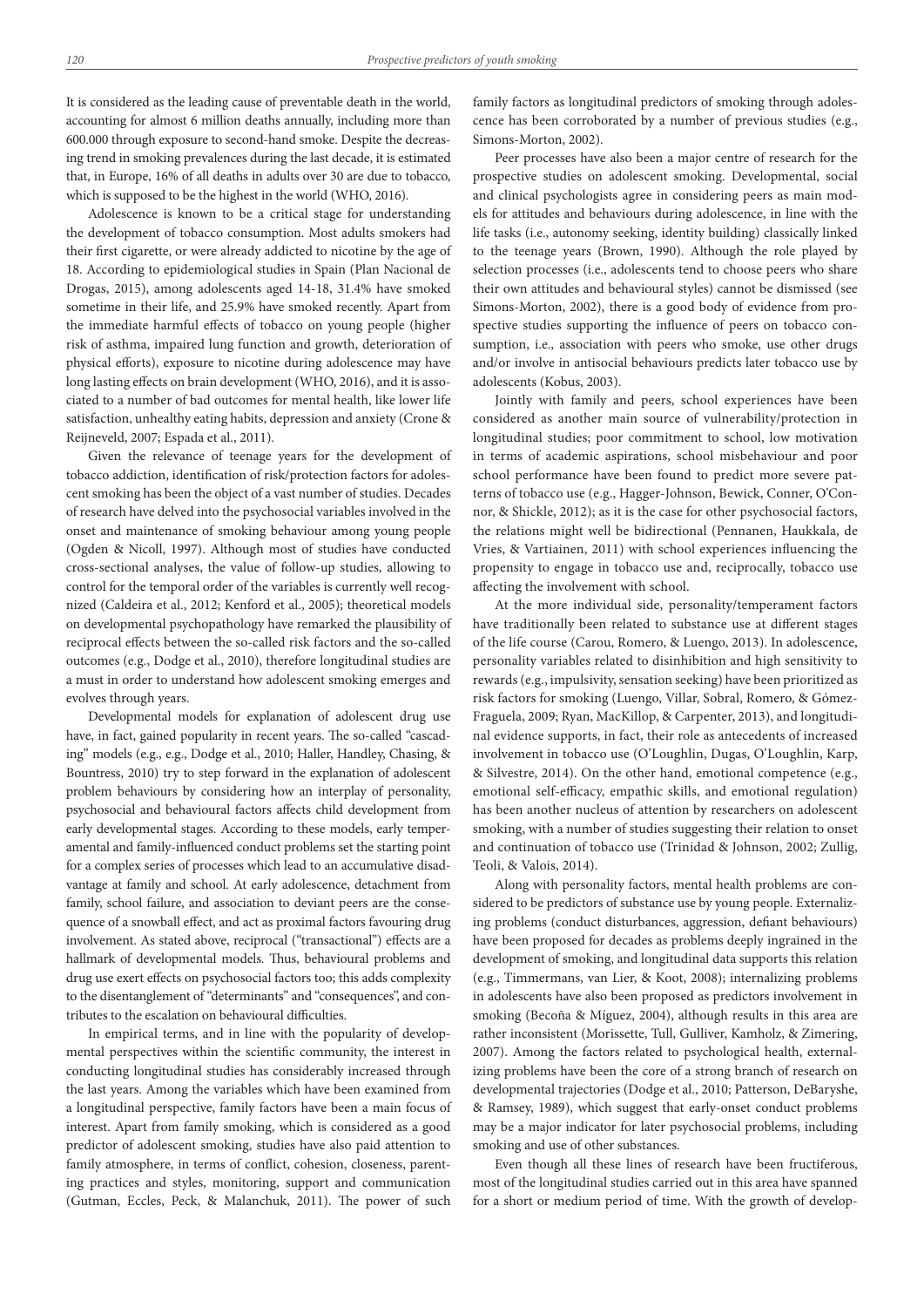mental psychopathology (Cichetti & Cohen, 2006), the need of longterm longitudinal studies has been reinforced. Although proximal factors are relevant to understand the mechanisms involved in smoking, the need to investigate on the distal factors is increasingly underlined (Otten, Wanner, Vitaro, & Engels, 2009). Later smoking might be part of a chain of events starting in childhood, and these early factors have yet to be well delineated. In addition, long-term prospective studies are particularly scarce beyond the Anglo-Saxon geographical circles. Researchers have previously been encouraged to go deeper into the determinants of smoking behaviour across different sociocultural settings (Galéraa et al., 2010), so that the generalizability of the etiological mechanisms identified in other cultures may be proved.

On the basis of these considerations, this study intends to contribute to the knowledge on prospective predictors of adolescent smoking behaviours. As part of a wider longitudinal project which started out in 2002, this study analyses a set of psychosocial and personality factors as predictors of tobacco use among adolescents. Predictors in two developmental stages are analysed: First, we examine how psychosocial, personality and behavioural variables, measured in early adolescence, are able to predict changes in smoking during the following years. Second, we go even backwards through the developmental course; long-term predictors of adolescent tobacco use are analysed, by examining whether a number of behavioural and personality/temperamental variables measured in childhood are related to smoking in adolescence.

## Method

## **Participants**

This study analyzes data collected from the UDIPRE longitudinal project, a prospective research devoted to analyze behavioural, emotional, personality and psychosocial development from childhood to early adulthood. The UDIPRE project started in the 2002-03 academic year (T1 wave) with an initial simple of 192 children aged 6-11 (*M* = 8.05; *SD* = 1.49) evaluated in 34 schools in Galicia, NW Spain. Schools were located in urban and rural areas and in predominantly working-class communities. This initial sample was followed-up through a number of new data collections across adolescence and early adulthood (more information about UDIPRE study can be found in several previous papers; López-Romero, Romero, & Andershed, 2015; López-Romero, Romero, & Gómez-Fraguela, 2015; Romero and Alonso, 2015; Romero, Kapralos, & Gómez-Fraguela, 2016). For the specific aims of the present study, apart from data gathered in T1, data collections carried out in 2009 (T2 for the present study; mean age = 13.82) and 2013 (T3 for the present study; mean age = 17.27) were considered. Thus, data collected in childhood, early adolescence and late adolescence were included in the study, so that predictors of smoking change through adolescence may be analysed. The sample participating in these three waves of UDIPRE was composed of 115 children (41 females); thus, attrition rate for this ten-year follow up was 40%. Comparison of attrited and non-attrited participants revealed no differences either in the sociodemographic descriptors or in levels of T1 conduct problems.

#### Measures

According to the objectives of this study, we considered measures of tobacco use both in T2 (early adolescence) and T3 (late adolescence). In order to study predictors of changes in smoking

through adolescence, we considered a set of potential psychosocial, behavioural and personality predictors measured in T2. In order to study more distal (childhood) predictors, we also considered a cluster of behavioural and personality/temperament variables measured in T1; both in T1 and T2 measures taken from parents' and children' reports were used.

## *Tobacco use (T2 and T3)*

As a parsimonious indicator of recent tobacco use we considered a single item about monthly cigarette use: "How many days have you smoked cigarettes during the last month?" This item is part of the Drug Use Questionnaire, widely used in previous studies (Luengo, Romero, Gómez-Fraguela, Garra, & Lence, 1999; Romero, Rodríguez, Villar, & Gómez-Fraguela, 2016). This specific monthly smoking item is answered with a six-point scale, scored 0-5: "None", "1-2 days", "3-5 days", "6-10 days", "11-20 days", "more than 20 days".

## *Psychosocial, personality and behavioural variables at T2*

#### *Family processes*

Measurement of perceived parenting practices was carried out through the Adolescent Family Process Measure (AFP; Vazsonyi, Hibbert, & Snider, 2003). The AFP has been widely used across different cultures and its psychometric goodness has also been proved in Spain (Torrente & Vazsonyi, 2012). The questionnaire asks the adolescents about several dimensions of interaction with parents: closeness (e.g., "My mother/father gives me the right amount of affection"), support ("My mother/father sometimes put me down in front of other people"), monitoring (e.g., "My mother/father wants to know who I am with when I go out with friends or on a date"), communication (e.g., "How often do you talk with your mother/father about problems you have at school?"), conflict (e.g., "How often do you have disagreements or arguments with your mother?") and peer approval (i.e., parent's approval of adolescent's peers; "How often does your mother/ father approve of your friends?"). Adolescent rated the relations with both father (alpha reliabilities ranging between .65 for peer approval and .78 for communication) and mother (alphas ranging between .72 for conflict and .86 for communication); when both scores were provided, they were averaged for a more parsimonious global indicator.

#### *Deviant peers*

A measure of involvement with antisocial peers was included in the UDIPRE project, and was used for this specific research. The scale, adapted from Thornberry, Lizotte, Krohn, Farnworth and Jang (1994) is composed of five items tapping the contact with rule-breaking peers (e.g., peers who "Steal things or keep for oneself things belonging to others", "Threaten or attack other persons", "Use illegal drugs"). Even if a specific measure of tobacco use by peers was not available, this measure was used as a marker of the involvement with more generally deviant peers. Cronbach's alpha for this scale was .77.

#### *School experiences*

Three indicators were taken for adjustment to school. A 6-item scale taken from the School Adaptation Scale by Berry, Phinney, Sarn and Vedder (2006) was administered to measure school involvement (e.g., "In the mornings I dislike having to go to school"; alpha =.76). In addition, two single items were used to measure, respectively, school absenteeism ("Did you miss some classes without justified reason during the last month?") and school failure ("How many subjects did you fail the last year?").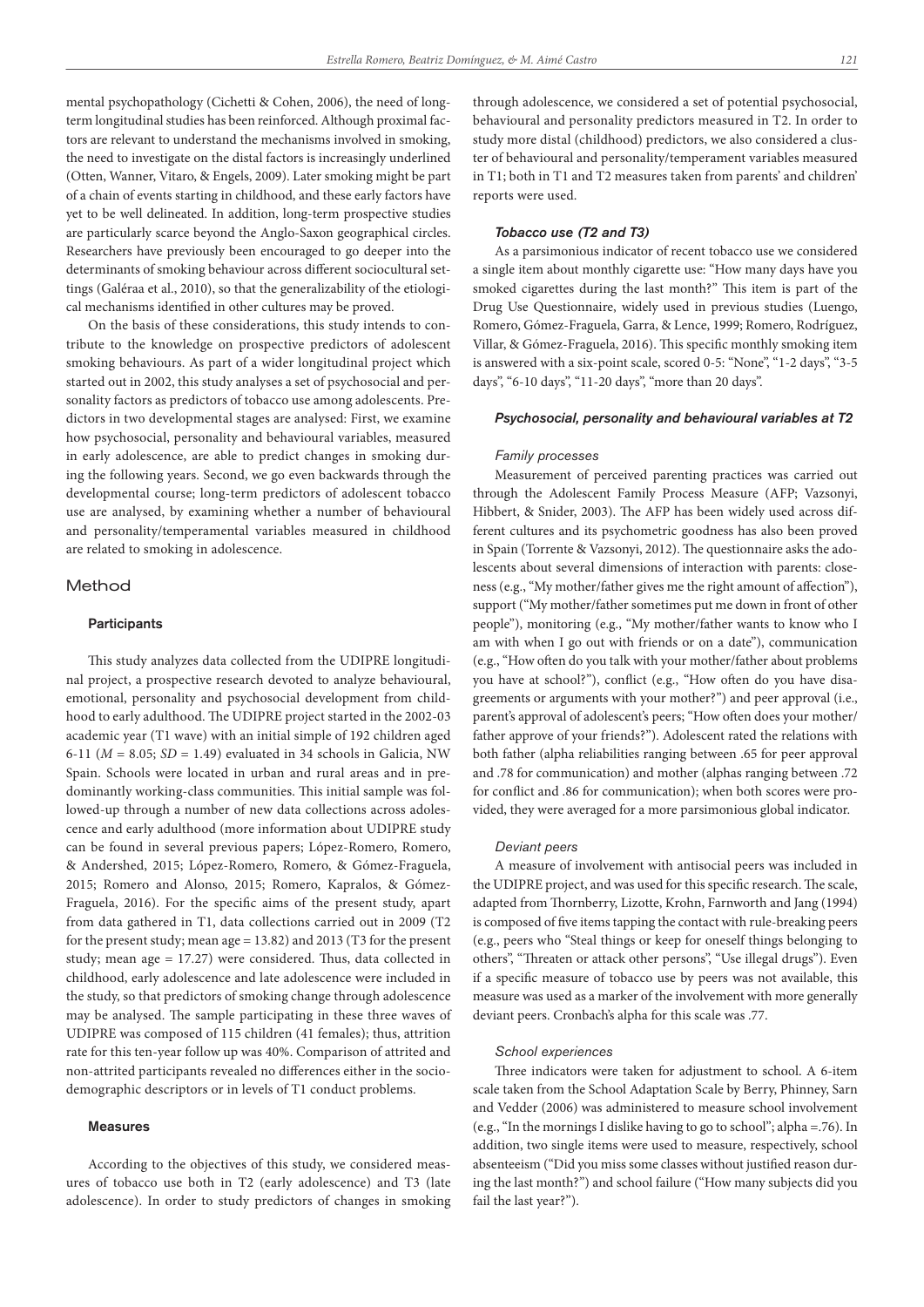#### *Personality*

Taking into account the previous research on individual characteristics related to tobacco and other substance use, three personality variables were considered at early adolescence: impulsivity, sensation seeking and empathy. Impulsivity was assessed through a reduced version of the Impulsivity subscale from the I.6 (Eysenck, Easting, & Pearson, 1984; adaptation from Silva, Martorell,, & Clemente, 1986); the scale consisted of 12 items (e.g., "Do you say or do things without thinking"?; alpha=0.76). Sensation seeking was assessed through the Emotion and Adventure Seeking Sub-scale (Sensation Seeking Scale for Children; Russo et al., 1993) This scale is composed by 26 items with a forced-choice format (e.g. "I would like to climb a mountain/I think that people who do dangerous things like climb a mountain is crazy'; alpha = .82). As a result, a global score of sensation seeking was created (alpha = .82). For measurement of empathy a short version of the Empathy Scale for Children (Del Barrio, Aluja, & García, 2004) was used. It includes 10 self-reported items (e.g., "I get sad when I see another child being hurt''; alpha = .63).

#### *Behavioural and emotional problems*

As a measure of behavioural and emotional problems at early adolescence, the Child Behaviour Checklist (Achenbach, 1991) was used. The CBCL is a widely known instrument which relies on parent ratings for assessment of psychological difficulties in children and adolescents; the global scales of externalizing (alpha = .83) and internalizing problems (alpha = .79) were used for this study.

## *Behavioural and personality variables at T1*

For identification of potential distal predictors of tobacco use, the CBCL was also administered in T1 including both externalizing (alpha in T1 = .87) and internalizing (alpha in T1=.76) scales. We also included as candidates for distal predictors the above mentioned measures of impulsivity (alpha in T1 = .77), sensation seeking (alpha in T1=.67) and empathy (alpha in T1 = .50). Finally, parent-reported temperamental measures of emotional and self-control dysregulation were taken through the Child Psychopathic Traits Scale (mCPS; Lynam & Gudonis, 2005), consisting of 55 items which may be grouped in two global factors: Factor 1 (F1; alpha = .80) encompassing affective difficulties such as lack of empathy and poor affective response, and Factor 2 (F2; alpha = .81) including traits related to lack of self-control, such as susceptibility to boredom and lack of planning.

## Procedures

For the first wave of data collection (T1), schools were contacted and consent was asked from parents. Then, a screening process took place through a brief teacher-reported scale of disruptive problems (see López-Romero, Romero, & Andershed, 2015), in order to guarantee that children with high and low levels of behavioural problems were represented in the sample. Out of the families selected for the longitudinal study, 87% agreed to participate. Trained staff administered the questionnaires individually to parents and youths, with confidentiality strictly guaranteed. For the follow-ups, the contact was established again with the families through telephone and/or mailed post. After parents and children agreed to participate again, appointments were scheduled for the new assessment meetings, which usually took place at the schools the children were now attending. As regards parents' reports, questionnaires were completed by the person who attended the assessment meeting (usually youths' mothers). When both parents were present, they jointly filled in the questionnaires by reaching a mutual agreement in their answers. More details about the procedures for the UDIPRE project have been reported in previous studies (e.g., López-Romero, Romero, & Gómez-Fraguela, 2015; Romero et al., 2016).

## Statistical analyses

First, with the aim of analysing how the different clusters of potential predictors could in fact predict changes in smoking through adolescence (from T2 to T3), a set of hierarchical regression analyses was carried out, taking T3 smoking as the criterion variable, with a lagged design. After controlling for age and gender (first step), T2 smoking was entered in the equation (second step) and, finally, the different sets of psychosocial, personality and behavioural predictors were entered (third step). Thus, controlling for the effect of T2 smoking, these analyses would allow identification of significant predictors of change from T2 to T3.

Second, correlations between T1 (childhood) variables and T3 (late adolescence) smoking were computed, so that the associations between adolescent smoking and distal past variables may be depicted; T3 smoking was considered for this analysis in order to maximize the variance in smoking, as smoking rates in T2 (early adolescence) were still low.

Finally, given that the relevance of externalizing behavioural problems for T3 smoking was proved, we analysed whether the progression of smoking through adolescence was different in children with and without significant T1 externalizing problems. Thus, considering  $T = 70$  in T1 CBCL-Externalizing as the cut-off point, the sample was split into two groups: individuals who were in the clinical range of externalizing problems when they were children, and individuals low in externalizing problems. The evolution of smoking from T2 to T3 was then compared through General Linear Model with two factors: one between subjects (group) and another one within-subjects (time). By examining whether there is a significant interaction between group and time, the differential progression of both groups is analysed. All the statistical analyses were run with the software IBM SPSS 20.0

## **Results**

## Identification of T2 predictors of change in smoking from T2 to T3

At T2 (early adolescence), 91.4% of participants had not smoked for the last month. At T3 (late adolescence), this percentage was reduced to 65%. When the most severe consumption pattern (i.e., more than 20 times in a month) was considered, it was found that 1.7% exhibited this pattern at T2 and 18.9% in T3, thus corroborating the change which takes place in smoking involvement through adolescence. In order to analyse possible predictors for the changes in smoking from T2 to T3, hierarchical regression analyses as described above were conducted. The final models, after all the steps, are shown in Table 1.

As can be observed in the table, all the sets of predictors added explained variance to T3 smoking after controlling for sociodemographic variables and, more importantly, after controlling for T2 smoking. Thus, family, school, peer, personality and behavioural variables, measured in early adolescence, seem to effectively (albeit moderately) predict changes in smoking from early to late adolescence. From the family variables which were considered, closeness and support emerge as the significant predictors, with negative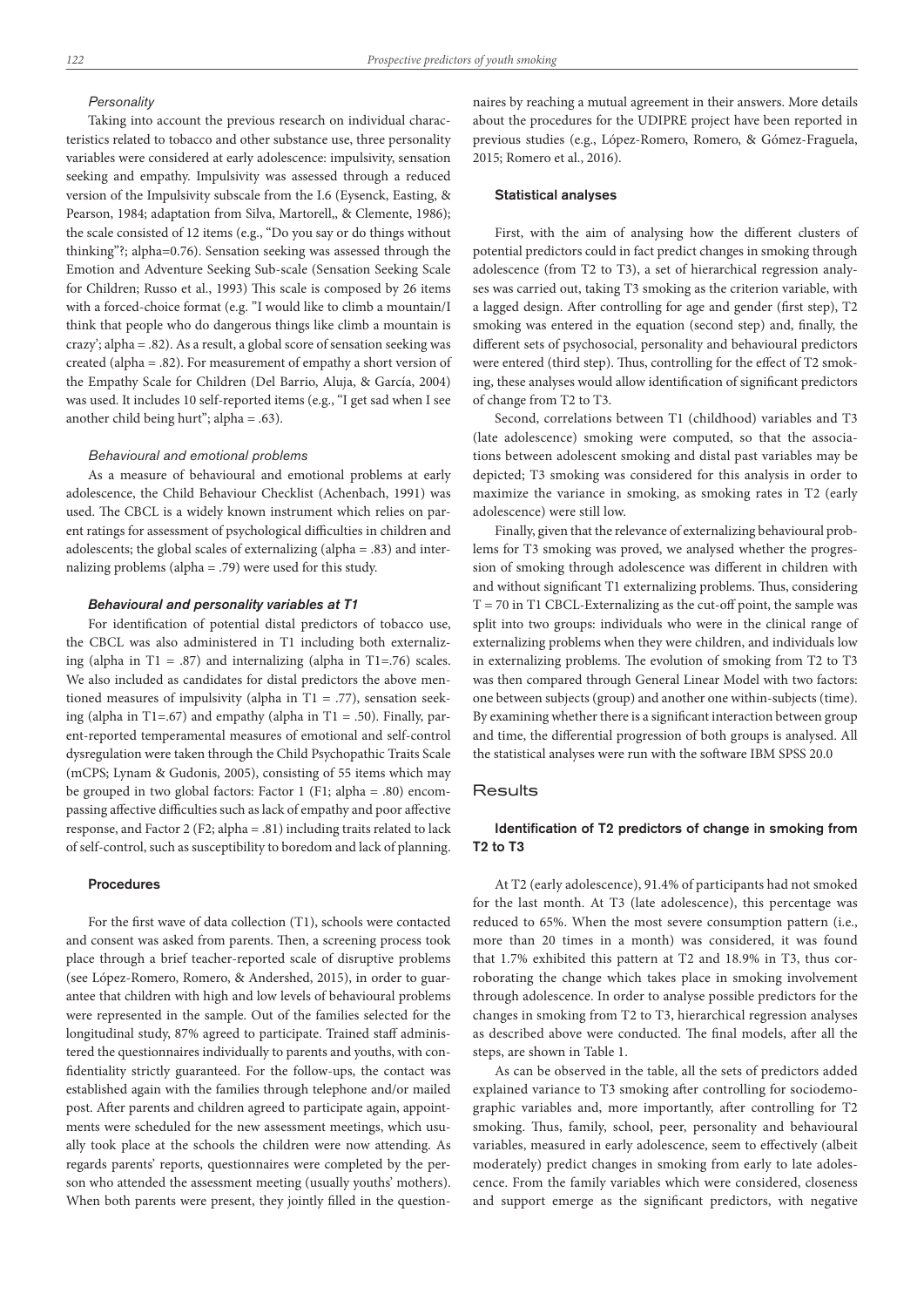betas, i.e., low levels predict increases in smoking through years. The involvement with antisocial peers at early adolescence is also a significant predictor of increases in smoking through years. As for school experiences, school failure is significantly linked to increases in smoking. At the personality side, sensation seeking is selected by the regression analysis as the significant predictor. Finally, externalizing problems reported by parents also contribute to explain changes in smoking pattern.

Table 1. Hierarchichal regression analyses for prediction of changes in smoking between T2 and T3 considering the psychosocial, personality and behavioural variables measured in T2.

|                                         | Beta     | Change in R2<br>after each step | $F$ for change<br>in R <sub>2</sub> | Total<br>R <sub>2</sub> |  |  |
|-----------------------------------------|----------|---------------------------------|-------------------------------------|-------------------------|--|--|
| FAMILY INTERACTIONS                     |          |                                 |                                     |                         |  |  |
| Age                                     | .09      |                                 |                                     |                         |  |  |
| Gender                                  | $-.07$   | .06                             | 2.78                                |                         |  |  |
| T2 Smoking                              | $.26*$   | .10                             | $10.35**$                           |                         |  |  |
| Closeness                               | $-.32*$  |                                 |                                     |                         |  |  |
| Monitoring                              | $-.07$   |                                 |                                     |                         |  |  |
| Communication                           | $-.00$   |                                 |                                     |                         |  |  |
| Conflict                                | $-.05$   |                                 |                                     |                         |  |  |
| Support                                 | $-.27*$  |                                 |                                     |                         |  |  |
| Peer Approval                           | $-.05$   | .12                             | $7.23*$                             | .28                     |  |  |
| <b>ANTISOCIAL PEERS</b>                 |          |                                 |                                     |                         |  |  |
| Age                                     | .13      |                                 |                                     |                         |  |  |
| Gender                                  | $-.06$   | .06                             | $3.43*$                             |                         |  |  |
| T2 Smoking                              | $.24*$   | .11                             | 12.82**                             |                         |  |  |
| Involvement<br>with antisocial<br>peers | $.29*$   | .07                             | $9.04**$                            | .25                     |  |  |
| <b>SCHOOL EXPERIENCES</b>               |          |                                 |                                     |                         |  |  |
|                                         | $.19*$   |                                 |                                     |                         |  |  |
| Age                                     |          |                                 |                                     |                         |  |  |
| Gender                                  | .01      | .01                             | 2.75                                |                         |  |  |
| T2 Smoking                              | $.44***$ | .09                             | $9.88**$                            |                         |  |  |
| School<br>involvement                   | $-.01$   |                                 |                                     |                         |  |  |
| Absenteeism                             | $-.17$   |                                 |                                     |                         |  |  |
| School failure                          | $.41***$ | .17                             | $7.48***$                           | .33                     |  |  |
| PERSONALITY                             |          |                                 |                                     |                         |  |  |
| Age                                     | .07      |                                 |                                     |                         |  |  |
| Gender                                  | $-.05$   | .06                             | $3.43*$                             |                         |  |  |
| T2 Smoking                              | $.23*$   | .11                             | $12.85**$                           |                         |  |  |
| Impulsivity                             | .01      |                                 |                                     |                         |  |  |
| Sensation                               | $.26*$   |                                 |                                     |                         |  |  |
| seeking                                 |          |                                 |                                     |                         |  |  |
| Empathy                                 | $-.13$   | .08                             | $3.38*$                             | .26                     |  |  |

|                        | <b>Beta</b> | Change in R2<br>after each step | F for change<br>in $R2$ | Total<br>R <sub>2</sub> |  |
|------------------------|-------------|---------------------------------|-------------------------|-------------------------|--|
| BEHAVIOURAL PROBLEMS   |             |                                 |                         |                         |  |
|                        |             |                                 |                         |                         |  |
| Age                    | .18         |                                 |                         |                         |  |
| Gender                 | .06         | .05                             | 2.80                    |                         |  |
|                        |             |                                 |                         |                         |  |
| T <sub>2</sub> Smoking | $.29**$     | .10                             | $11.89**$               |                         |  |
|                        |             |                                 |                         |                         |  |
| Externalizing          | $.31**$     |                                 |                         |                         |  |
| Internalizing          | $-.18$      | .04                             | 2.47                    | .21                     |  |

*T1 = Time 1; T2 =Time 2; T3 = Time 3; \* p < .05; \*\* p < .01; \*\*\* p < .001.*

From the clusters included in this study, school and family were the sets of variables which a stronger contribution for explaining change, with increases in explained variance of .17 and .12, respectively.

## Identification of T1 predictors of smoking in adolescence

In a second step, we went backwards in the life-course, and examined the relations of T3 smoking to personality/temperamental and behavioural/emotional problems measured in T1. The results are presented in Table 2.

Table 2. Correlations between T1 measures and T3 smoking.

|                           | T <sub>3</sub> smoking |
|---------------------------|------------------------|
| Impulsivity               | $.22*$                 |
| Sensation seeking         | $.21*$                 |
| Empathy                   | $-19$                  |
| mCPS-Affective deficit    | $.23*$                 |
| mCPS-Self-control deficit | $.22*$                 |
| Externalizing problems    | $.35***$               |
| Internalizing problems    | .07                    |

*\* p < .05; \*\* p < .01.*

Table 2 shows that, despite 10 years lagging between T1 and T3, one may find significant associations between the variables measured in T1 and smoking frequency in T3. Smoking in late adolescence is related to impulsivity, sensation seeking, affective and self-control deficits, and, especially, externalizing problems (*r*=.35). Thus, indicators of a disinhibited style of behaviour seem to be consistently associated (either self-reported or parent-reported) with the risk of future smoking.

After corroborating the relevance of this disinhibited/externalizing childhood pattern, we analysed whether children with clinical elevations in externalizing problems might have a differential progression in smoking patterns years later, through adolescence.

With the T=70 cut-off point, two groups were identified in the sample: 56 children with externalizing problems and 59 without them. The analysis of variance 2 (Group) x 2(Time) showed significant effects for group (*F*=5.77, 1/96 *df*, p<.05), Time (*F*=43.83, 1/96 *df*, *p*<.001) and, interestingly, interaction Group x Time (*F*=6.57, 1/96 *df*, *p*<.05). Figure 1 clarifies the meaning of the interaction by illustrating the slopes in marginal estimated means from T1 to T2.

As Figure 1 shows, even if there is an increase in tobacco use through adolescence for both groups, externalizing children show a sharper increase when compared with non-externalizing. Differences in smoking cannot be observed in early adolescence, but they sprout over the teenage years, with a more severe pattern for the externalizing children.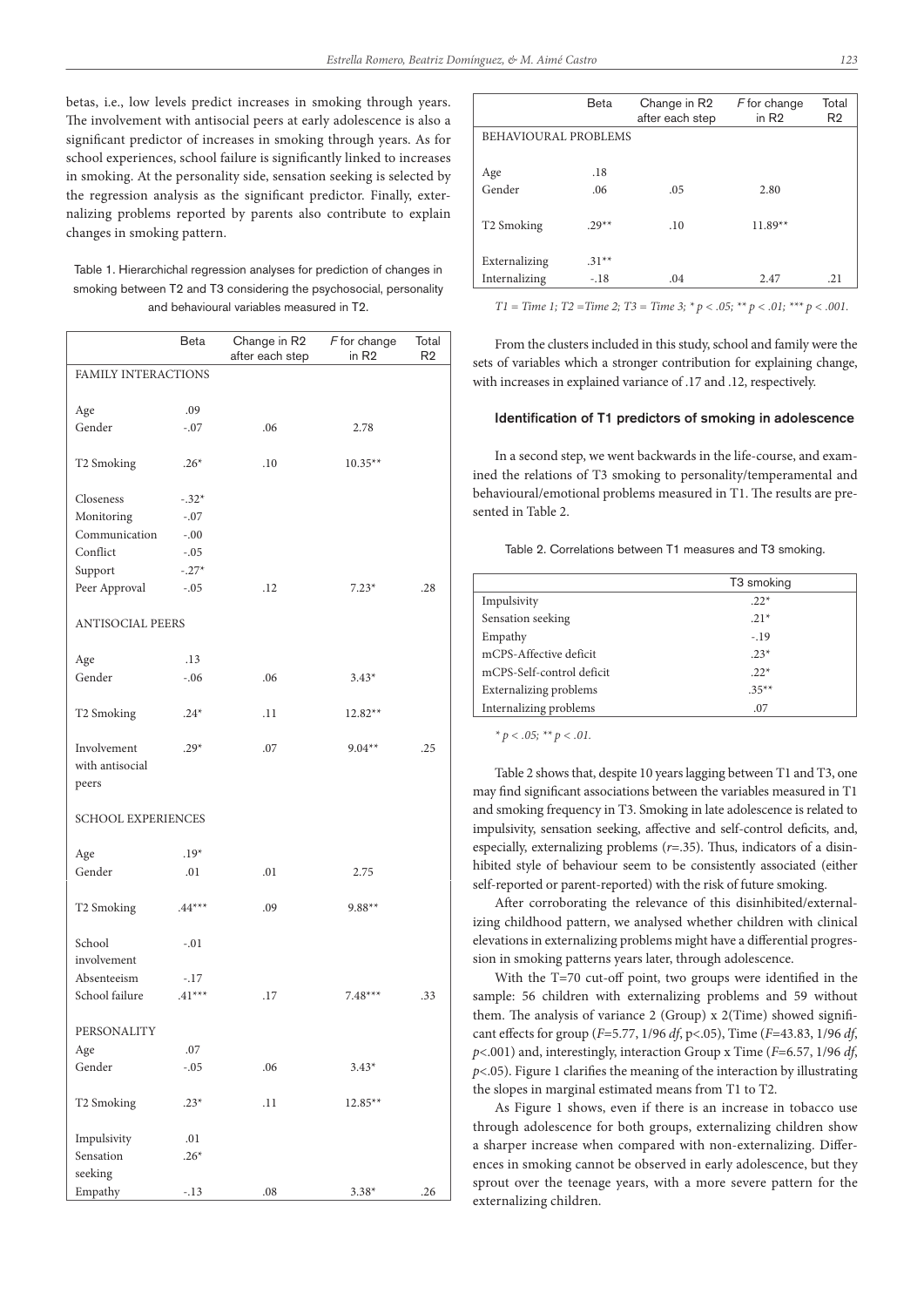

## Figure 1. Differential progression in monthly smoking through adolescence by T1 Externalizing and Non Externalizing individuals.

## **Discussion**

The determinants of tobacco smoking have been the object of a huge amount of research by social and health sciences. The damages of tobacco on health have been recognized for long (WHO, 2016), and the search for psychosocial mechanisms leading to tobacco addiction by youths has been a priority. Nevertheless a vast majority of these studies have been cross-sectional or have been conducted during short periods of time, overlooking the need to explore more distal factors, which might provide insights about how the vulnerability/protection processes develop through time. As the possibility of reciprocal effects between smoking and its risk factors is increasingly acknowledged (Simons-Morton, 2002), the need of longitudinal studies is even stronger, in order to identify which factors are actually prospective predictors (and not outcomes or just correlates) of smoking. This study goes beyond the more common short-term longitudinal studies, and, in contrast with most studies in this field, which usually focus on a limited set of predictors, involves multiple clusters of variables proposed by the contemporary theoretical models. This allows comparison of the predictive power of various sets of factors, helping to elucidate which ones are the strongest in different developmental stages. In addition, this study provides long-term longitudinal data on smoking based on a Spanish sample; the need to involve diverse cultures in longitudinal studies has been specifically stated in previous literature (Galéraa et al., 2010), as a way of clarifying whether the results and principles arisen from studies in the US and Northern Europe, may be extended to a wider context.

This study first analysed predictors of smoking in late adolescence, on the basis of psychosocial, personality and behavioural variables measured four years before. Results showed that for every cluster of factors which were examined (family, peers, school, personality, behavioural/emotional problems), significant predictors of smoking may be identified, even after controlling for the previous level of tobacco use.

For the family relational context, the factors related with affective involvement (closeness, support) arose as significant predictors. The relevance of variables related with emotional bonds between parents and children has previously been highlighted by cross-sectional (Muñoz-Rivas & Graña, 2001) and prospective studies (Simons-Morton, 2002). In fact, family relations, attachment and commitment occupy a remarkable role in well-known theories on adolescent drug use (Elliott, Huizinga, & Ageton, 1985; Hawkins, Catalano, & Miller, 1992). Our results underline the relevance of the family emotional atmosphere for protection of smoking; some other previous studies (Mehabee-Gittens, Xiao, Gordon, & Khour, 2013) have also found that emotional bonds may be particularly important as protection mechanisms for behavioural problems at early stages of adolescence. In order to delineate the processes by which family involvement influences health-risk behaviours, some studies and models have proposed that bonding to family could exert its effects through indirect pathways, i.e., protecting children from association with problematic peers, or promoting involvement with school (e.g., Chassin, Curran, Hussong, & Colder, 1996; Elliott et al., 1985).

In fact, the peer group has traditionally been considered as one of the strongest sources of influence on the development of adolescent smoking. Following the principles inspired on major theoretical models like social learning theory (Akers, 1977; Bandura, 1977), youths are supposed to develop norms, attitudes and behaviours according to the type of peers they are socialized with. Accordingly, involvement with problematic peers has found to be of the most consistent correlates of problem behaviour in adolescence (Kobus, 2003; Lloret, Gázquez, Botella, & Feri, 2013). This result has often been interpreted as a reflection of the influence of peers on adolescent behaviours. Nevertheless, the selection of similar peers (captured by the popular sentence "birds of a feather flock together") has been claimed as a plausible process too (Romero, Luengo, & Gómez-Fraguela, 2000); longitudinal studies are thus essential to ascertain to what extent involvement with problematic peers is actually a predictor or merely a correlate of problematic behaviour. In this study, we found that a higher involvement with antisocial peers predicts increases in smoking through time, thus providing evidence to the role of peers as reinforcers of involvement in substance use. It is noteworthy that in our research we did not use a specific measure of peer smoking (which was not available in the wider longitudinal study), but a measure of general antisocial behaviour. Although more specific measures of peers' drug use are usually considered in this field of research, an association between general antisocial behaviour by peers and tobacco use has also been shown by some other studies (e.g., Bigan, Duncan, Ary, & Smolkowski, 1995). This pattern of results suggests that involvement in rule-breaking groups seems to promote assumption of non-conventional norms, and within this context, tobacco use is also shaped. This finding calls for a wider understanding of peer influences, and may be aligned with a broad conception of "problem behaviour" (e.g., Donovan & Jessor, 1985) as a behavioural constellation which emerges from a common root of determinants. Generally deviant attitudes seem to be modelled at the peer group and, this way, the antisocial peer group may foster a variety of norm-breaking acts, including substance use.

As for school, we found that school failure is, among the school factors which were analyzed, the one which predicts further tobacco consumption through adolescence. The relationships between school achievement and smoking had been reported by previous studies (e.g., Hover & Gaffney, 1988), but, again, the interpretation of this relation is not straightforward: low school achievement may be a risk factor for involvement in smoking, but involvement in smoking, and in the smoking peer group, might also influence educational outcomes through the fostering of negative attitudes towards school. In fact, evidence for both processes has been provided (e.g., Pennanen et al., 2011). Our results support that school failure predicts an increase in smoking through adolescence, and consequently supports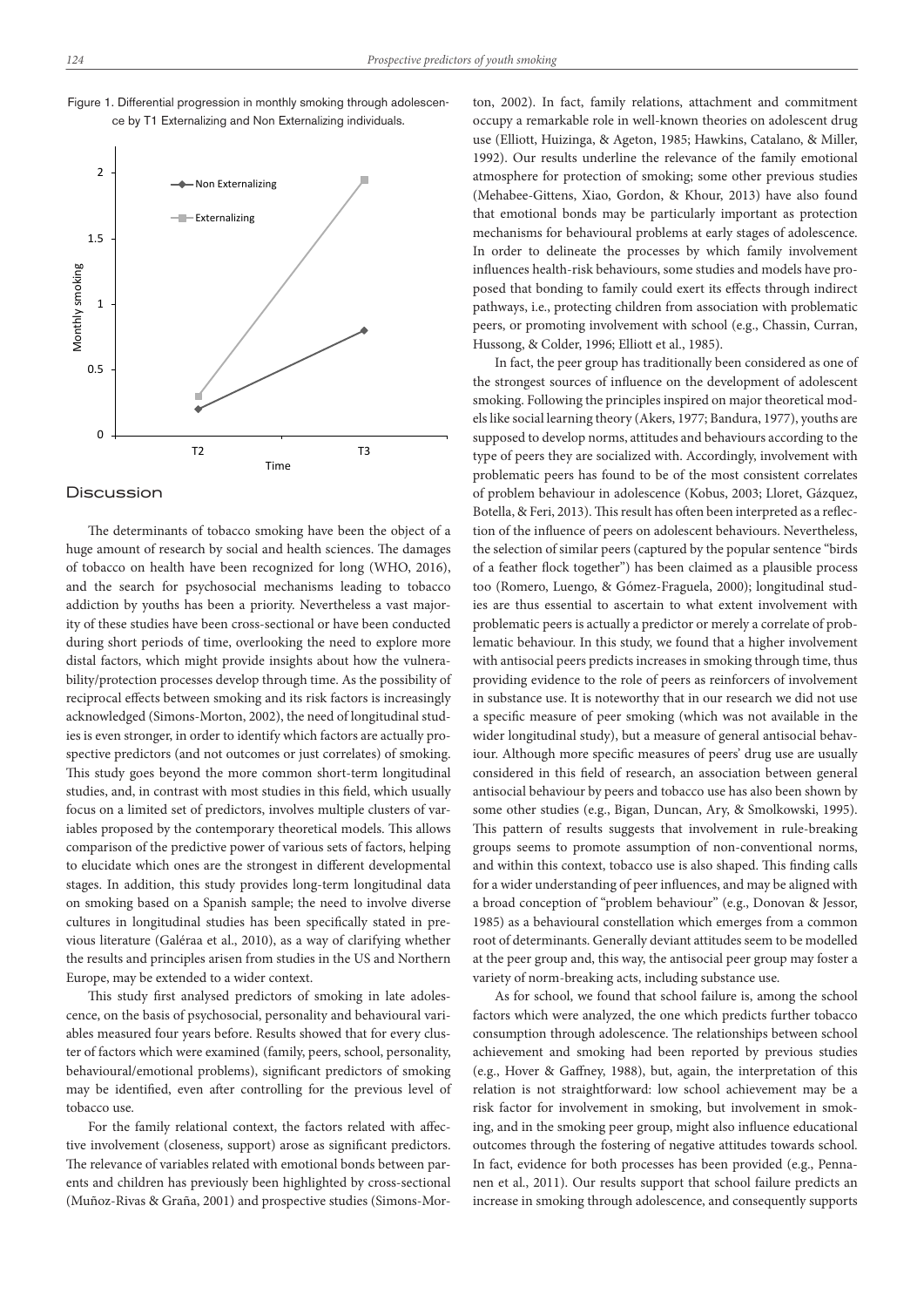the importance of promoting adaptation to school as a preventive measure at early adolescence. In fact, school and family emerge as the most powerful source for prediction at early adolescence. These results support the relevance of conventional psychosocial settings as insulators of drug use patterns, in line with the classical postulates of social control models (e.g., Elliott et al., 1985); these results also endorse the proposal of intervention strategies aimed to strengthen bonds with family and school at early adolescence in order to develop healthy psychosocial lifestyles.

This study also considered a cluster of personality factors which have previously been identified as vulnerability/protection factors for tobacco's and other substance's use. Our data provides evidence supporting the capacity of sensation seeking to predict increases in smoking through time. The need for strong, novel and exciting experiences has been related to smoking and other adolescent problem behaviours by numerous previous studies (see Del Barrio & Alonso, 1994; Wellman et al., 2016). In our study, sensation seeking also stands out, among other personality variables, as a prospective factor associated to smoking.

When behavioural and emotional problems are analysed, the prominence of externalizing problems (aggression, disruptive conducts, and defiant behaviours) in comparison with internalizing (anxiety, mood disturbances) is also evidenced. It has widely been discussed about the role of externalizing problems for drug use in adolescents (see Espada & Méndez, 2000), and about the directionality of the relations between both kinds of behaviours. Our study evidences that, at early adolescence, externalizing problems are antecedents of increases in smoking behaviour throughout the following years.

The significance of externalizing problems is also evidenced when we search for childhood predictors of adolescent smoking. When the distal factors are examined, externalizing difficulties show a moderately high association with later smoking. Neither in childhood or in early adolescence we found evidence that internalizing problems predict later involvement in tobacco use. As we stated in the introduction of this paper, the possible role of internalizing problems is not well known, and in fact, some authors have suggested that early anxiety or other internalizing symptoms in the absence of disruptive behaviour might actually protect a child from later tobacco use (e.g., Costello et al., 1999), perhaps because internalizing difficulties may prevent a child from interaction with a peer group that exposes him/ her to substance use.

Beyond studying how externalizing problems, as a dimensional construct, are linked to later tobacco use, this study advanced into the analysis of clinically significant externalizing patterns. When we specifically study children with significant early externalizing problems we found that, in fact, externalizing children have a higher increase in their frequency of smoking from early to later adolescence. Thus, the pertinence of intensifying prevention efforts for children with clinically significant externalizing problems is reinforced; even though differences in smoking cannot be detected in early adolescence, early externalizing youths will show a significantly sharper progression in smoking patterns through the teenage years.

Along with externalizing problems, a set of childhood temperamental factors, both self- and parent-reported, were also associated to later smoking. Indicators of disinhibited, under controlled temperamental patterns (i.e., impulsivity, sensation seeking, self-control deficit), as well as emotional difficulties, seem to be also markers of a higher risk of tobacco smoking in the long run.

These results may be explained under the light of modern developmental models, which make a strong emphasis on disruptive

problems to understand substance abuse as part of a wider array of symptoms beginning in early life stages. Particularly, as stated in the introduction, the "cascading" models (e.g., Dodge et al., 2010) propose that early externalizing problems are in the centre of a chain of cumulative processes (school failure, limited skills for self-control and emotional processing, social rejection, family dysfunctions), which, as a snowball effect, progressively limit the opportunities for a healthy development. In this scenario, behavioural problems show a high risk of chronification, and substance misuse may emerge as part of broader psychosocial difficulties; involvement with problematic peers would be a proximal factor which ultimately strengthens the antisocial tendencies for children in this developmental trajectory.

In this vein, it has been proposed that intervention on early-onset externalizing children may be an efficient way of indicated prevention. Intervention on disruptive children, and on their associated difficulties (e.g., family interactions, emotional and social skills, adaptation to school) has shown to be an effective way of preventing not only future antisocial behaviours, but also involvement in substance use (Romero et al., 2016; Zonnevylle-Bender, Matthys, Van De Wiel, & Lochman, 2007). In fact, the relation of early externalizing problems with multiple unfavourable life outcomes (including substance misuse) has led some researchers to consider that conduct disorders might be the greatest opportunity for prevention in the mental health context (Harley, Murtagh, & Cannon, 2008).

This study does not lack limitations. As a long-term longitudinal study, attrition was an expectable limitation, thus reducing the final sample size. In fact, the need to advance in this field with bigger samples needs to be highlighted. Although costly, wider samples, followed up closely for long periods of time, would allow investigation on mediating, moderating, and transactional effects among factors through time. Theoretical frameworks propose that a complex dynamic interplay among behavioural, temperamental, family, school and peer factors takes place, and large samples with repeated data collections through time are required for a full, statistically powerful, modelling of such relations. In addition, large studies would allow profiling different developmental trajectories through time; on one hand, although early externalizing problems show a high risk of negative outcomes, recent research suggests that there is not just one pathway for early-onset conduct problems (López-Romero, Romero, & Andershed, 2015). On the other hand, a variety of developmental trajectories are likely to be identified in smoking patterns (Yang & Netemeyer, 2014); research on their predictors, correlates and consequences should be systematically examined. It must be also borne in mind that in our study we could just consider a number of factors theoretically involved in smoking development, yet some important variables (e.g., parental or peer smoking) were not available.

In conclusion, although the study of precursors of smoking needs further refinement, this long-term study, using data from different informants, indicates that a number of personality, behavioural and psychosocial factors may be meaningful pieces for prediction of future smoking patterns. Predictors can be identified not only from early adolescence, but distal predictors, both parent- and self-reported, could also be drawn from childhood, with disruptive problems as a principal risk focus. These results support the utility of intervention on externalizing problems, and on factors known to be related with them, as a way for prevention of future problems, including adolescent smoking.

*Received manuscript: 08/11/2016 Accepted: 17/01/2017*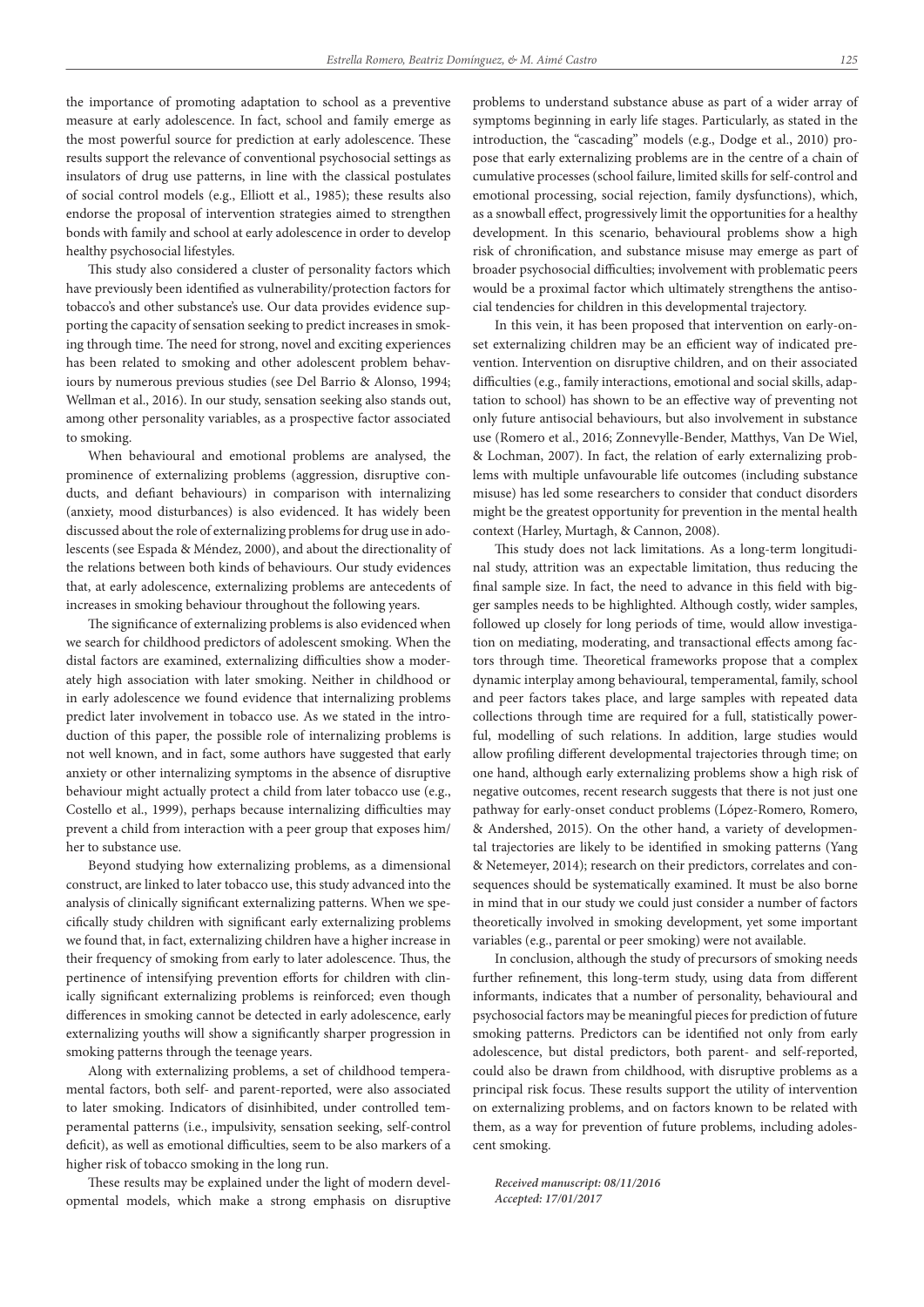## Conflict of interests

The authors declare that they have no competing interests.

## Funding

This study was supported by grants from the Spanish National Plan on Drugs (2012I024 "Predictores tempranos del abuso de alcohol y otras drogas: estudio longitudinal y seguimiento de un programa de prevención indicada") and from the Spanish Ministry of Economy and Competitivieness (PSI2015-65766-R, MINECO/FEDER, "Patrones de desarrollo de los problemas de conducta en la niñez: Hacia una intervención preventiva en un perfil de alto riesgo").

## *References*

- Achenbach, T. M. (1991). *Manual for the Child Behavior Checklist and 1991 profile*. Burlington: University of Vermont.
- Akers, R. L. (1977). *Deviant behavior: A social learning approach*. Belmont, California: Wadsworth.

Bandura, A. (1977). *Social learning theory*. Englewood Cliffs, NJ: Prentice Hall.

- Becoña, E., & Míguez, M.C. (2004). Smoking and depressive symptoms among children ages 11 to 16 years. *Psychological Reports, 95*, 953-956. doi:10.2466/PR0.95.7.953-956
- Berry, J. W., Phinney, J. S., Sam, D., & Vedder, P. (Eds.) (2006). *Immigrant youth in cultural transition: Acculturation, identity and adaptation across national contexts*. Hillsdale: Erlbaum.
- Bigan, A., Duncan, T. E., Ary, D. V., & Smolkowski, K. (1995). Peer and parental influences on adolescent tobacco use. *Journal of Behavioral Medicine, 18,* 315-330. doi:10.1007/BF01857657
- Brown, B. B. (1990). Peer groups and peer cultures. In S. S. Feldman & C. R. Elliott (Eds.), *At the threshold:The developing adolescent* (pp. 171-196). Cambridge, MA: Harvard University Press.
- Caldeira, K. M., O'Grady, K. E., Garnier-Dykstra, L. M., Vincent, K. B., Pickworth, W. B., & Arria. A. M. (2012). Cigarette smoking among college students: Longitudinal trajectories and health outcomes. *Nicotine and Tobacco Research, 14*, 777-785. doi:10.1093/ntr/nts131
- Carou, M., Romero, E., & Luengo, M. A. (2013). Patrones de consumo y variables de personalidad en drogodependientes a tratamiento. *Revista Española de Drogodependencias, 38,* 217-232.
- Chassin, L., Curran, P., Hussong, A., & Colder, C. (1996). The relation of parent alcoholism to adolescent substance use: A longitudinal follow-up study. *Journal of Abnormal Psychology, 105,* 70–80. doi:10.1037/0021- 843X.105.1.70
- Cicchetti, D., & Cohen, D.J. (2006). *Developmental psychopathology.* New York: Wiley.
- Costello, E. J., Erkanli, A., Federman, E., & Angold, A. (1999). Development of psychiatric comorbidity with substance abuse in adolescents: Effects of timing and sex. *Journal of Clinical Child Psychology, 28,* 298-311. doi:10.1207/S15374424jccp280302
- Crone, M., & Reijneveld, S. A. (2007). The association of behavioural and emotional problems with tobacco use in adolescence. *Addictive Behaviors, 32,* 1692-1698. doi:10.1016/j.addbeh.2006.11.006
- Del Barrio, M. V., & Alonso, C. (1994). Búsqueda de sensaciones y consumo de drogas legales en escolares. *Clínica y Salud, 5,* 69-81.
- Del Barrio, M. V., Aluja, A., & García, L. F. (2004). Bryant's empathy index for children and adolescents: Psychometric properties in the Spanish language. *Psychological Reports, 95,* 257-262. doi:10.2466/PR0.95.5.257-262
- Dodge, K. A., Malone, P. S., Lansford, J. E., Miller, S., Pettit, G. S., & Bates, J. E. (2010). *A dynamic cascade model of the development of substance-use onset*. Nueva York: Wiley.
- Donovan, J. E., & Jessor, R. (1985). Structure of problem behavior in adolescence and young adulthood. *Journal of Consulting and Clinical Psychology, 53,* 890-904. doi:10.1037/0022-006X.53.6.890
- Elliott, D. S., Huizinga, D., & Ageton, S. S. (1985). *Explaining delinquency and drug use*. Beverly Hills, California: Sage.
- Espada, J. P., & Méndez, F. J. (2000). Factores familiares, comportamientos perturbadores y drogas en la adolescencia. In J.R. Fernández-Hermida & R. Secades (Coords.), *Intervención familiar en la prevención de las drogodependencias* (pp. 25-55). Madrid: Plan Nacional sobre Drogas.
- Espada, J. P., Sussman, S., Huedo-Medina, T. B., & Alfonso, J. P. (2011). Relation between substance use and depression among Spanish adolescents. *International Journal of Psychology and Psychological Therapy, 11*, 79-90.
- Eysenck, S. B., Easting, G., & Pearson, P. (1984). Age norms for impulsiveness, venturesomeness and empathy in children. *Personality and Individual Differences, 5,* 315-321. doi:10.1016/0191-8869(84)90070-9
- Galéraa, C., Bouvarda, M. P., Melchiorc, M., Chastangc, J. F., Lagardeb, E., Micheld, G. …& Fombonnee, E. (2010). Disruptive symptoms in childhood and adolescence and early initiation of tobacco and cannabis use: The Gazel Youth study. *European Psychiatry, 25*, 402-408. doi:10.1016/j. eurpsy.2010.06.002
- Gutman, L. M., Eccles, J. S., Peck, S., & Malanchuk, O. (2011). The influence of family relations on trajectories of cigarette and alcohol use from early to late adolescence. *Journal of Adolescence, 34,* 119-128. doi:10.1016/j. adolescence.2010.01.005
- Hagger-Johnson, G., Bewick, B.M., Conner, M., O'Connor, D. O., & Shickle, D. (2012). School-related conscientiousness, alcohol drinking and cigarette smoking in a representative sample of English school pupils. *British Journal of Health Psychology 17,* 644–665. doi:10.1111/j.2044-8287.2011.02061.x
- Haller, M., Handley, E., Chassin, L., & Bountress, K. (2010). Developmental cascades: Linking adolescent substance use, affiliation with substance use promoting peers, and academic achievement to adult substance use disorders. *Development and Psychopathology, 22,* 899-915. doi:10.1017/ S0954579410000532
- Harley, M., Murtagh, A., & Cannon, M. (2008). Conduct disorder: Psychiatry's greatest opportunity for prevention. *Psychological Medicine, 38,* 929-931. doi:10.1017/S0033291708002699
- Hawkins, J. D., Catalano, R. F., & Miller, J. Y. (1992). Risk and protective factors for alcohol and other drug problems in adolescence and early adulthood: Implications for substance abuse prevention. *Psychological Bulletin, 112*, 64-105. doi:10.1037/0033-2909.112.1.64
- Hover, S. J., & Gaffney, L. R. (1988). Factors associated with smoking behaviour in adolescent girls. *Addictive Behaviors, 13,* 139-145. doi:10.1016/0306- 4603(88)90003-2
- Kenford, S. L., Wetter, D. W., Welsch, S. K., Smith, S. S., Fiore, M. C., & Baker, T. D. (2005). Progression of college-age cigarette samplers: What influences outcome. *Addictive Behaviors, 30,* 285-294. doi:10.1016/j.addbeh.2004.05.017
- Kobus, K. (2003). Peers and adolescent smoking. *Addiction, 98*, 37-55. doi:10.1046/j.1360-0443.98.s1.4.x
- Lloret, D., Gázquez, M., Botella, A., & Feri, M. J. (2013). Parent and peer influence models in the onset of adolescent smoking. *Health and Addictions, 13,* 59-66.